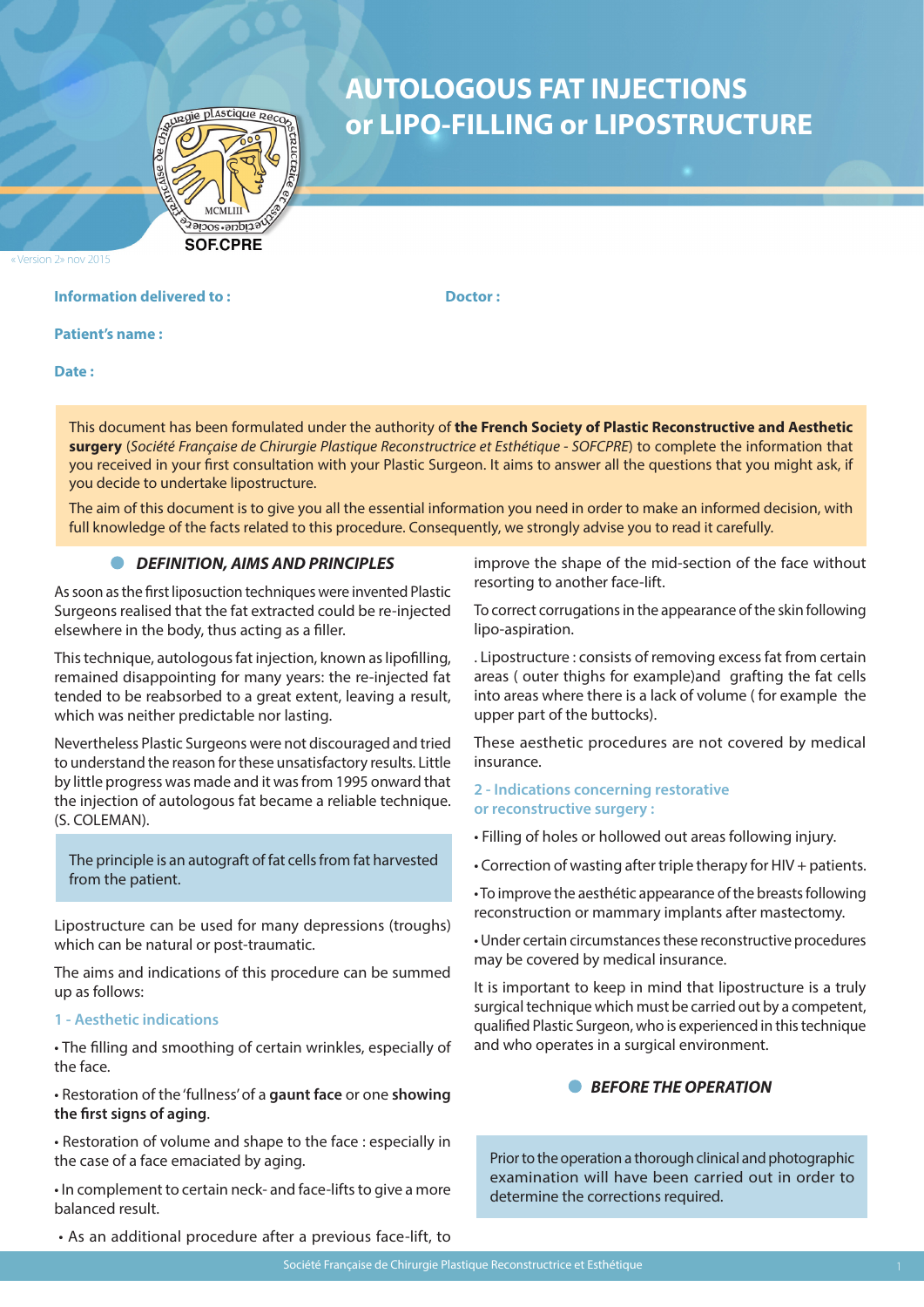Especially when lipostructure is being used to reduce agerelated effects, photographs of the patient when youg will have been studied in order to compare the differences between the younger face and the face at this time.

A preoperative check up will be carried out as prescribed.

A consultation with an anaesthesiologist will be arranged at the latest 48 hours before the operation.

 Smoking is not an absolute contraindication to this procedure, however it is preferable to stop smoking for a month before surgery as its negative effect on healing is well known.

No aspirin-based medication should be taken during the 10 days preceding the operation.

For certain types of anesthesia you may be required to fast (neither eat nor drink) for six hours before the operation.

# *HOSPITAL STAY AND TYPE OF ANESTHESIA*

**Type of anesthesia :** Local anesthesia with sedation given by intravenous drip ('twilight' anesthesia) is the usual choice for lipostructure. One can also use local anesthesia alone, or general anesthesia.

The type of anesthesia will be chosen after discussion between yourself, the surgeon and the anesthesiologist

**Hospital stay :** The procedure is usually carried out on an outpatient basis, in an ambulatory facility, the patient arrives and leaves on the same day. The patient is discharged three to five hours after the procedure.

An over night stay following surgery may be necessary.

# *THE PROCEDURE*

Each surgeon has adopted his or her own specific technique which he or she adapts in order to obtain the best results in each case.

We can however give you some basic points.

We start by carefully defining the areas from which the fat will be harvested, and the re-injection sites.

The harvesting of fat is carried out atraumatically through a tiny incision hidden in the natural skin creases, using a small canula.

An area with reserves, or even an excess, of fat will be chosen for harvesting, at a site not normally visible. After harvesting, centrifugation will be carried out for a few minutes, in order to separate the intact fat cells, which will form the graft, from elements which cannot be used.

Re-injection is carried out through 1mm incisions using micro-canulas.

Tiny particles of fat are re-injected at different levels and in multiple divergent directions. This increases the surface area in contact with the implanted cells and receptor tissue and improves the survival of the grafted fat cells.

Since there is true grafting of living cells, when the technique is correct and the graft takes, these grafted cells will become a living part of the body. This means that lipostructure is a permanent technique since the grafted fat cells will live for as long as the surrounding tissues.

The length of the procedure varies according to the amount of fat to be re-injected and the number of treated sites. It can vary from 30 minutes to 2 hours for lipostructure alone.

### **• AFTER THE OPERATION**

After the operation pain is usually mild.

Swelling appears during the 48 hours following the procedure; this usually takes 5 to 15 days to disappear completely.

Bruising appears after a few hours on the injection sites: it disappears 10 to 20 days after the procedure.

Although recovery is in general rapid because of the nature of the procedure, you will have to take into account the swelling and bruising, and organize your family social and professional life in consequence.

Exposure to sunlight or UV rays must be avoided for the areas concerned for at least 4 weeks otherwise permanent pigmentation can occur.

Once the swelling and bruising have settled the final result will begin to be visible 2 to 3 weeks after the procedure.

# **• THE RESULT**

The final aspect will not be visible before 3 to 6 months.

This is usually satisfactory, whenever the indication and the technique have been correct: the depressions have been filled and volume restored.

Nevertheless the result will deteriorate little by little as these tissues age.

A difference of between 20 and 40% exists between the quantity of fat cells grafted and the quantity that will survive The surgeon will allow for this in his initial evaluation of the amount to be injected

Grafted fat is subject to the same variations in volume as normal body fat; therefore it will fluctuate with weight loss or gain

The objective of this procedure is to provide improvement but not to attain perfection, when under taken with realistic expectations the results will be extremely satisfying.

# **• DISAPPOINTING RESULT**

We have seen already that lipostructure, when correctly indicated and carried out, can be beneficial to patients, giving a satisfactory result corresponding to what was expected.